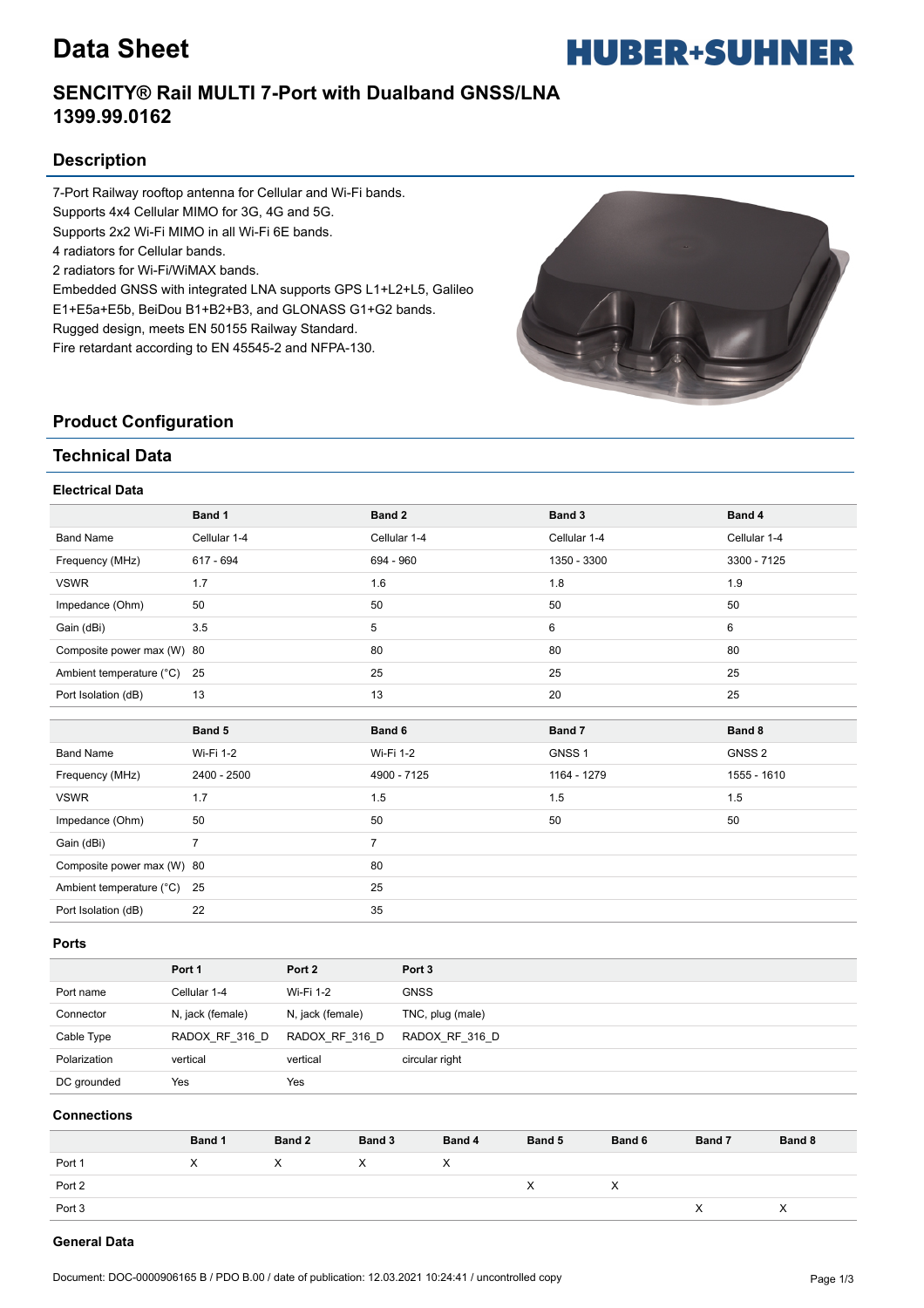# **Data Sheet**



## **SENCITY® Rail MULTI 7-Port with Dualband GNSS/LNA 1399.99.0162**

The antenna provides 4 separate cable leads definited as "Port 1".

The antenna provides 2 separate cable leads definited as "Port 2".

Ground plane: VSWR and gain values are also valid for installations on non-metallic surfaces (no specific ground plane requirements). Please refer to the outline drawing to read the cable pigtail length of each port.

#### **Electrical Data LNA**

| LNA noise figure dB          | 1.6               |
|------------------------------|-------------------|
| LNA current consumption (mA) | 20                |
| LNA is connected to          | Port <sub>3</sub> |

This Antenna is compliant with the Radio Equipment Directive 2014/53/EU EMC: EN50121-3-2 (2016) ETSI EN 303 413 V.1.1.1 (2017-06) ETSI EN 301 489-1 V2.2.3 (2019-03) ETSI EN 301 489-19 V2.1.1 (2019-04) LNA input voltage range: 3...5V Total gain @90° elevation: 30 dBiC

Values for LNA power consumption, noise figure and gain are given for a 5V operating voltage and may differ slightly for a lower voltage.

#### **Mechanical Data**

Weight (kg) 8

Dimensions (mm) 84 x 368 x 425 (Heigth x Width x Depth)

High-voltage-protection: no voltage on RF port, if the catenary line touches antenna (EN 50124-1, 27.5 kVAC/1min). High-current-protection: Designed acc. to UIC 533, DC-grounded antenna element protection against lightning and short circuit with catenary lines (EN50388, EN 50122-1, 40kA/0.1sec)

Corrosion: Low corrosion design according to MIL-F-14072(E), 96 hours Salt Spray test.

Mounting: Shall be installed in longitudinal position to the wind/driving direction.

Suitable for installation on high speed trains with a maximum speed of 500 km/hr.

#### **Environmental Data**

| Environmental conditions                                | outdoor                   |
|---------------------------------------------------------|---------------------------|
| Operation temperature (°C)                              | -40 to 85                 |
| Storage temperature (°C)                                | $-55$ to 85               |
| Transport temperature (°C)                              | -40 to 85                 |
| IP rating                                               | IP <sub>69</sub>          |
| Flammability rating                                     | EN 45545-2 R24 HL3        |
| Solar radiation                                         | <b>UL 746C. F1</b>        |
| 2011/65/EU (RoHS - including<br>2015/863 and 2017/2102) | compliant acc. Annex III  |
| Lead-free soldered                                      | yes                       |
| <b>WEEE 2012/19/EU</b>                                  | no special marking needed |
| ELV 2000/53/EC                                          | compliant                 |
| REACH 1907/2006/EC                                      | compliant                 |

#### Environmental tests: EN 50155:2008-05

§12.2.3 EN 60068-2-1 Cold temperature test Ad, -55°C, 16h §12.2.4 EN 60068-2-2 Dry heat test Bd +85°C, 16h §12.2.5 EN 60068-2-30 Damp heat cyclic test Db, +25/55°C, 2 cycles §12.2.10 EN 60068-2-11 Salt Mist test Ka, 96h §12.2.11 EN 61373 § 9 Random Vibration (Long life) test, Cat. 1 class B §12.2.11 EN 61373 § 10 Mechanical shock test, Cat. 1 class B §12.2.12 DIN EN 60529 Ingress protection test, IP69

Flammability rating: EN45545-2:2013 + A1:2015, NFPA-130:2017 Tested according to ISO 4589-2:2017, NFX 70-100-1:2006, ISO 5659-2:2011.

#### **Material Data**

Radome colour RAL 7043 (dark grey) Radome material PC (Polycarbonate) Back plate/base plate material example and the Aluminium